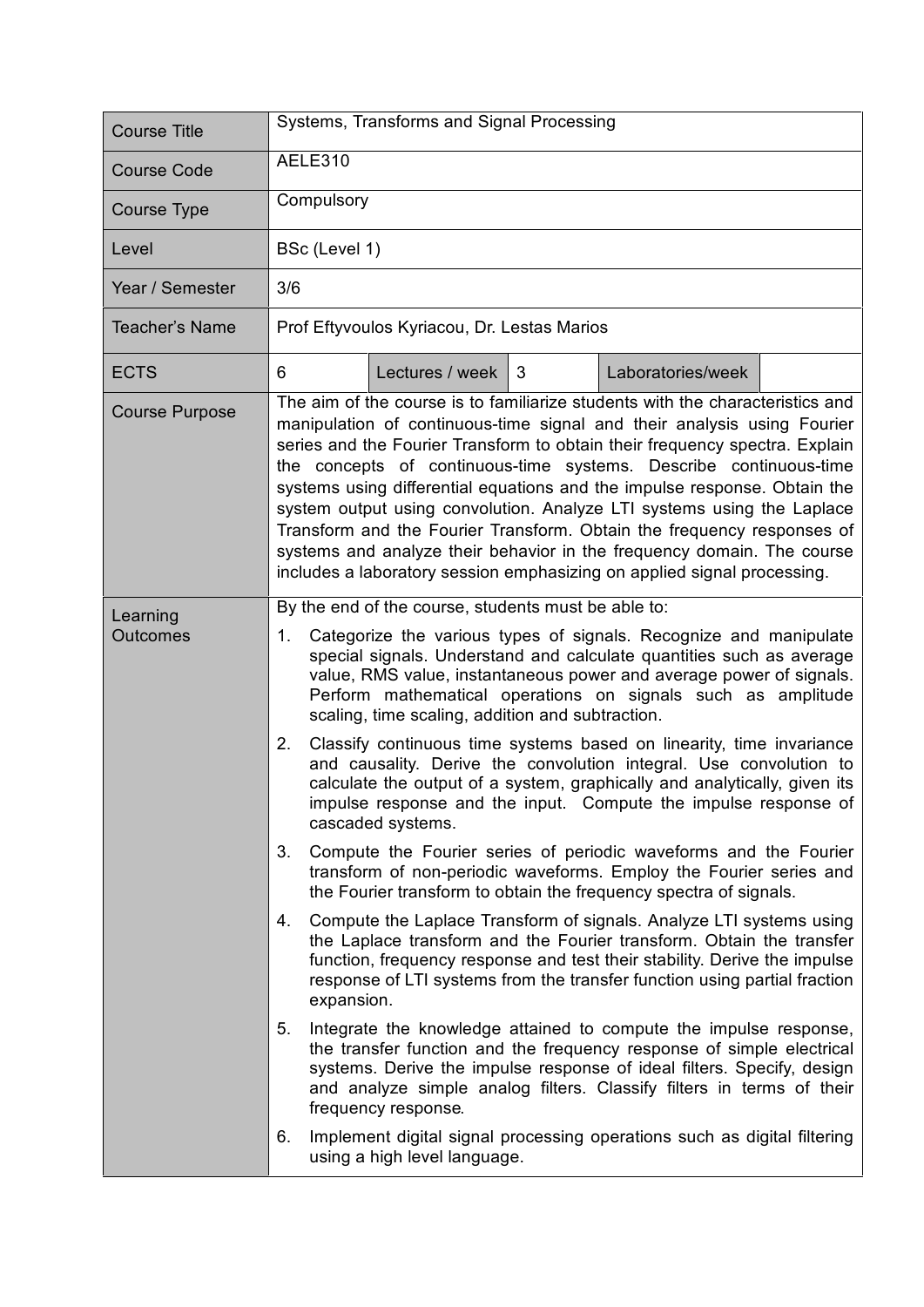| AMAT204                                                                                                                                                                                                                                                                                                                                                                                                                                                                                                                                                                                                                                                                                                                                                                                                                                                                | Corequisites | None                                                                                                                                                                                                                                                                                                                                                                                                                                                                                                                                                                                                                                                                                                                  |  |
|------------------------------------------------------------------------------------------------------------------------------------------------------------------------------------------------------------------------------------------------------------------------------------------------------------------------------------------------------------------------------------------------------------------------------------------------------------------------------------------------------------------------------------------------------------------------------------------------------------------------------------------------------------------------------------------------------------------------------------------------------------------------------------------------------------------------------------------------------------------------|--------------|-----------------------------------------------------------------------------------------------------------------------------------------------------------------------------------------------------------------------------------------------------------------------------------------------------------------------------------------------------------------------------------------------------------------------------------------------------------------------------------------------------------------------------------------------------------------------------------------------------------------------------------------------------------------------------------------------------------------------|--|
| Signals:                                                                                                                                                                                                                                                                                                                                                                                                                                                                                                                                                                                                                                                                                                                                                                                                                                                               |              |                                                                                                                                                                                                                                                                                                                                                                                                                                                                                                                                                                                                                                                                                                                       |  |
| Systems: Classification of continuous-time systems and their properties.<br>Linearity, time invariance, causality and stability. Description of continuous-<br>time systems using differential equations. General forms.<br>Impulse<br>response. Input output description and the convolution integral. Graphical<br>interpretation of convolution.                                                                                                                                                                                                                                                                                                                                                                                                                                                                                                                    |              |                                                                                                                                                                                                                                                                                                                                                                                                                                                                                                                                                                                                                                                                                                                       |  |
| <b>Fourier series:</b> Derivation of the trigonometric Fourier series. Calculation<br>of the Fourier coefficients. Combined trigonometric and exponential forms<br>of the Fourier series. Harmonics and frequency spectra. Average value,<br>RMS value, instantaneous and average power of periodic signals.                                                                                                                                                                                                                                                                                                                                                                                                                                                                                                                                                           |              |                                                                                                                                                                                                                                                                                                                                                                                                                                                                                                                                                                                                                                                                                                                       |  |
| Laplace Transform: Definition. Laplace transform of functions. Properties.<br>Inverse Laplace transform using partial fraction expansion. Application of<br>the Laplace transform to continuous-time linear systems analysis. Transfer<br>function, poles and zeros, BIBO stability.                                                                                                                                                                                                                                                                                                                                                                                                                                                                                                                                                                                   |              |                                                                                                                                                                                                                                                                                                                                                                                                                                                                                                                                                                                                                                                                                                                       |  |
| <b>Fourier Transform:</b> Definition. Properties. Fourier transform of functions.<br>Frequency spectra of signals. Frequency response of LTI systems.<br>Magnitude and phase responses.                                                                                                                                                                                                                                                                                                                                                                                                                                                                                                                                                                                                                                                                                |              |                                                                                                                                                                                                                                                                                                                                                                                                                                                                                                                                                                                                                                                                                                                       |  |
| filters.                                                                                                                                                                                                                                                                                                                                                                                                                                                                                                                                                                                                                                                                                                                                                                                                                                                               |              |                                                                                                                                                                                                                                                                                                                                                                                                                                                                                                                                                                                                                                                                                                                       |  |
| Teaching of the course is based on lectures (3 hours per week) in a<br>classroom, using a mixture of traditional teaching with notes on the white<br>board and slide presentations using a projector where appropriate. Topic<br>notes are compiled by students, during the lectures which serve to cover<br>the material of the course. Students are urged to use the textbook<br>assigned to the course. Homework problems are assigned from the<br>textbook as a turn-in assignment or for interactive homework practice.<br>Additionally, students are advised to use the reference books for further<br>reading and practice in solving related exercises. Example problems are<br>solved during lectures or privately during the lecturer's office hours.<br>Students are assessed continuously and their knowledge is checked<br>through tests and assignments. |              |                                                                                                                                                                                                                                                                                                                                                                                                                                                                                                                                                                                                                                                                                                                       |  |
| (a) Textbooks:                                                                                                                                                                                                                                                                                                                                                                                                                                                                                                                                                                                                                                                                                                                                                                                                                                                         |              |                                                                                                                                                                                                                                                                                                                                                                                                                                                                                                                                                                                                                                                                                                                       |  |
| Philips, J. Parr, E. Riskin, Signals, Systems, and Transforms, Pearson<br>Education International, 5 <sup>th</sup> edition, 2013.                                                                                                                                                                                                                                                                                                                                                                                                                                                                                                                                                                                                                                                                                                                                      |              |                                                                                                                                                                                                                                                                                                                                                                                                                                                                                                                                                                                                                                                                                                                       |  |
| (b) References:                                                                                                                                                                                                                                                                                                                                                                                                                                                                                                                                                                                                                                                                                                                                                                                                                                                        |              |                                                                                                                                                                                                                                                                                                                                                                                                                                                                                                                                                                                                                                                                                                                       |  |
| 1997.                                                                                                                                                                                                                                                                                                                                                                                                                                                                                                                                                                                                                                                                                                                                                                                                                                                                  |              |                                                                                                                                                                                                                                                                                                                                                                                                                                                                                                                                                                                                                                                                                                                       |  |
| Wesley, 2001.                                                                                                                                                                                                                                                                                                                                                                                                                                                                                                                                                                                                                                                                                                                                                                                                                                                          |              |                                                                                                                                                                                                                                                                                                                                                                                                                                                                                                                                                                                                                                                                                                                       |  |
|                                                                                                                                                                                                                                                                                                                                                                                                                                                                                                                                                                                                                                                                                                                                                                                                                                                                        |              | Classifications. Operations on signals: amplitude and time<br>scaling, addition. Special signals: Unit step, Unit impulse, sinusoidal,<br>exponential, complex exponential.<br>Filters: Introduction to filters. Ideal filters. Specification of filters in terms of<br>their frequency response. Magnitude and phase responses of filters. Group<br>delay. Digital filters (FIR and IIR) and the Fast Fourier Transform.<br>Laboratory implementation of digital filters and applications with digital<br>L. Balmer, Signals and Systems, Prentice - Hall International,<br>Leland B. Jackson, Signals, Systems and Transforms, Addison<br>Al. Oppenheim, Al. Willsky, Signals and Systems, 2 <sup>nd</sup> edition, |  |